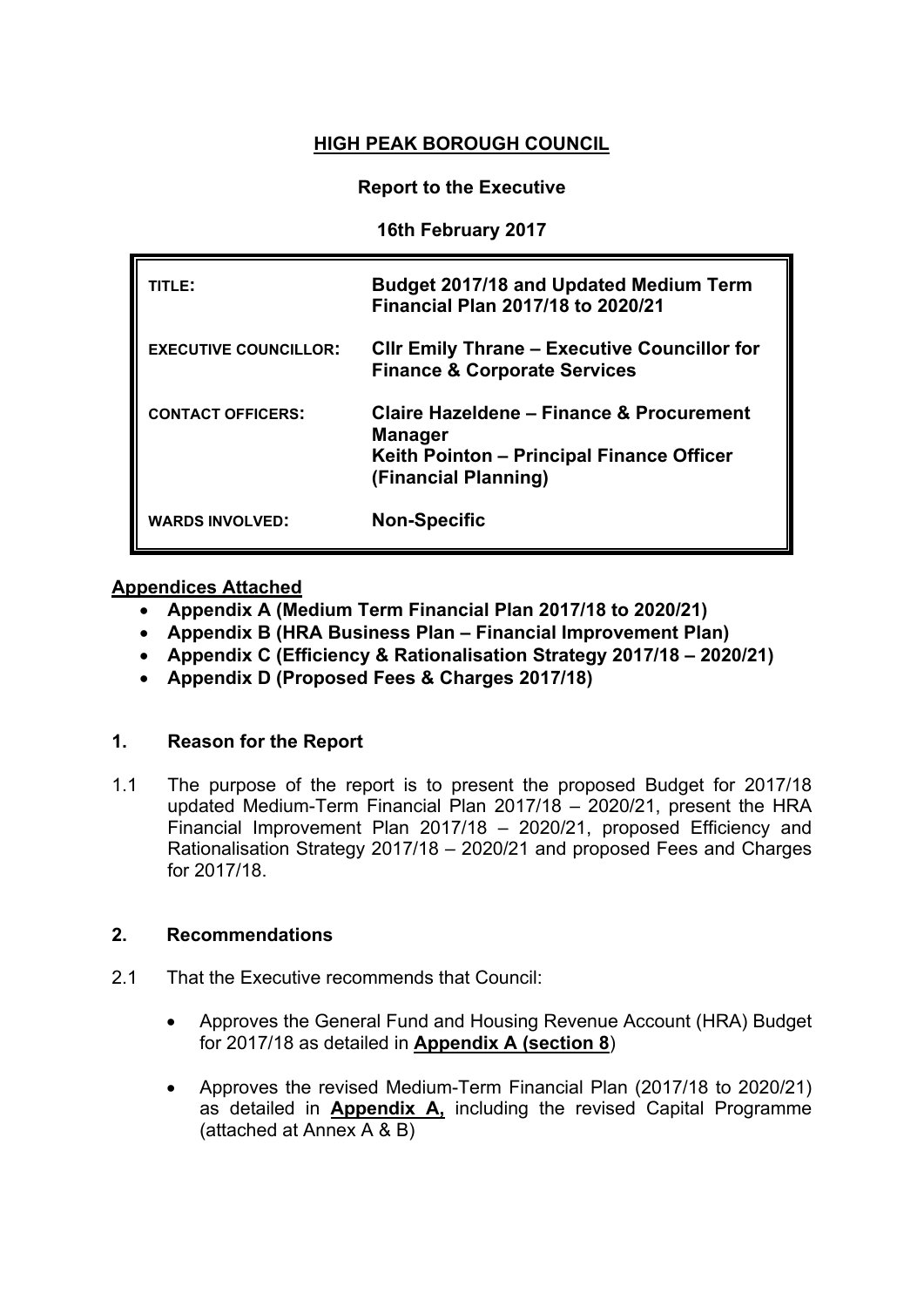- Approves the proposed HRA Business Plan Financial Improvement Plan 2017/18 – 2020/21 as detailed in **Appendix B**
- Approves the proposed Efficiency & Rationalisation Strategy for 2017/18 2020/21 as detailed in **Appendix C**
- Approves the proposed Fees and Charges for 2017/18 as detailed in **Appendix D**
- Approves a Band D Council Tax of £181.11 for 2017/18 (increase of 1.9%)
- Approves the following HRA charges:
	- Dwellings rents to reduce by an average of 1% (over 52 weeks) from £71.47 to £70.73 average per week
	- Garage rents to be increased by 1% (over 52 weeks) from £6.10 to £6.16 average per week
	- Other Charges including service charges to increase by a maximum of  $1\%$
	- Fuel charges at individual blocks have been reviewed based on 2015/16 fuel costs, the individual charges are detailed in paragraph **8.4 of Appendix A**
- Notes the view of the Chief Finance Officer that the level of reserves is adequate for the Council based on this budget and the circumstances in place at the time of preparing it **(Appendix A section 7)**

# **3. Executive Summary**

- 3.1 This report makes recommendations to Council for the budget and the level of council tax and council dwelling rents for 2017/18. The report also provides an update on the Council's medium-term financial position through to 2020/21. Additionally, it proposes a HRA Business Plan Financial Improvement Plan for 2017/18 – 2020/21, a new Efficiency and Rationalisation programme for 2017/18 – 2020/21 and sets out the fees and charges proposed for 2017/18.
- 3.2 The budget setting and medium term financial planning process provides the Council with the opportunity to plan its delivery of public services in accordance with local priorities and against the backdrop of unprecedented public sector financial constraint.
- 3.3 Having completed the annual budget exercise, a balanced General Fund budget for 2017/18 has been achieved, with the inclusion of an efficiency and rationalisation target of £310,000 (as per the proposed Efficiency & Rationalisation Strategy) and the drawdown of £547,020 in reserves. A balanced HRA budget for 2017/18 has been achieved (with a contribution to balances of £57,000) with an interim reduction to the capital programme with schemes included on a priority basis pending stock condition information.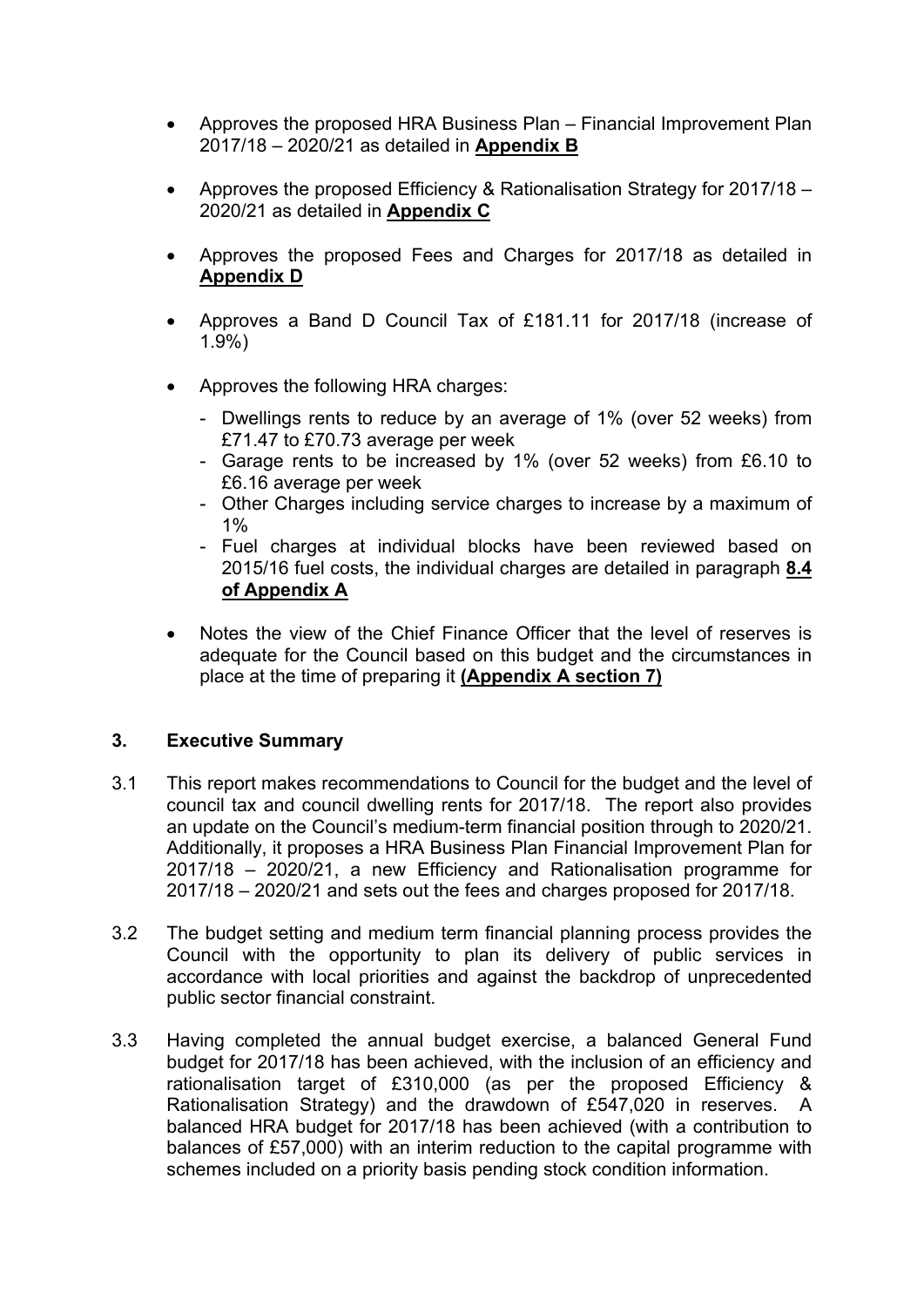- 3.6 The final General Fund budget proposals for 2017/18 provide for a net budget of £10,795,870 and a Council Tax increase of 1.9%. Consequently, the Band D Council Tax increases to £181.11. The final HRA budget proposals for 2017/18 provide for a net budget of £15,113,270 and a Council Dwelling Rent decrease of 1%.
- 3.7 The Medium Term Financial Plan projections have incorporated the reduction in income from central government through revenue support grant, which is to be phased out by 2020, adverse changes to the New Homes Bonus funding system and the impact of a 1% annual rent reduction imposed until 2019/20.
- 3.8 Consequently, there is a cumulative deficit on the General Fund of £1,699,480 by the end of 2020/21. Additionally, there is £431,200 of unachieved efficiencies from 2016/17 carried forward into 2017/18. Therefore, an overall balanced MTFP position has been achieved from the proposed efficiency programme (see Appendix B) which targets £2,130,680 in savings.
- 3.9 However, due to the estimated timing of the achievement of the savings, it is necessary to drawdown from general contingency reserves: £547,020 in 2017/18, £833,420 in 2018/19 and £715,350 in 2019/20. This results in a reduction in the General Fund contingency reserve to £1.4 million by 2020/21; which still remains above the minimum contingency requirement of £1.3million.
- 3.10 The HRA remains unbalanced in 2018/19 to 2020/21, with an annual deficit of £770,430 by the end of 2020/21. This is the position after applying an interim reduction to the capital programme pending stock condition information.
- 3.11 The future financial position of the HRA is subject to a detailed review in order to identify plans to reduce the annual deficit position to ensure the HRA 30 year business plan is financially sustainable. The HRA Business Plan – Financial Improvement Plan is presented at **Appendix B.**
- 3.12 The proposed General Fund Efficiency and Rationalisation Strategy 2017/18 2020/21 **(Appendix C)** will have the effect of both reducing expenditure and increasing income. The need to grow income is now more of a priority as the Council moves more towards being self-financing i.e. not reliant on direct government funding such as revenue support grant.
- 3.13 The strategy has been developed with the underlying principle of protecting frontline service delivery. It is also intended that the strategy is a tool to enable the Council to ensure that its service spending is determined by the established priorities set out in the Corporate Plan.
- 3.14 The Medium Term Financial Plan includes an updated General Fund capital programme of £14,216,440 over the period 2016/17 – 2020/21 and an updated HRA Capital Programme of £19,881,970 over the five years.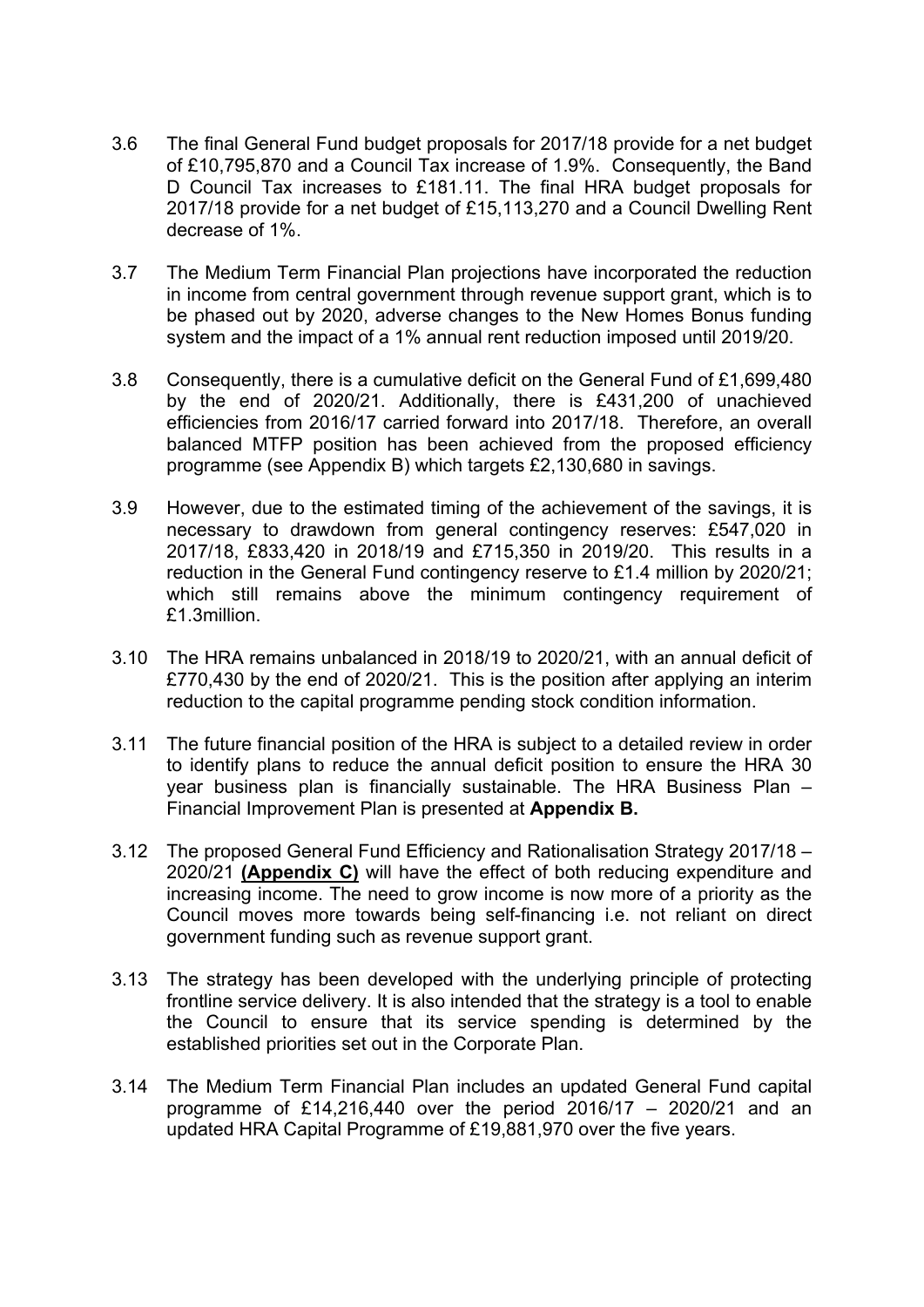## **4. How this Report Links to Corporate Priorities**

4.1 The successful delivery of all corporate priorities is dependent upon the effective management of financial resources, which is the subject of this report.

### **5. Options and Analysis**

5.1 A number of options have been considered throughout the financial planning process. Any changes to the provisions made would have to be self-financing.

#### **6. Implications**

- 6.1 Community Safety (Crime and Disorder Act 1998) None.
- 6.2 Workforce None.
- 6.3 Equality and Diversity/Equality Impact Assessment This report has been prepared in accordance with the Council's Equality and Diversity policies.

An Equalities Impact Assessment (EIA) has been undertaken on the Corporate Plan, which feeds into budget plans. The assessment will be further developed to take into account the new Efficiency & Rationalisation Strategy and HRA Business Plan – Financial Improvement Plan.

- 6.4 Financial Considerations There are substantial financial considerations contained throughout the report.
- 6.5 Legal None.
- 16.6 Sustainability None.
- 6.7 External Consultation The Council's budget plans are the subject of an annual public consultation exercise. Full details are contained within the plan
- 6.8 Risk Assessment A full risk analysis has been undertaken which is contained within the plan